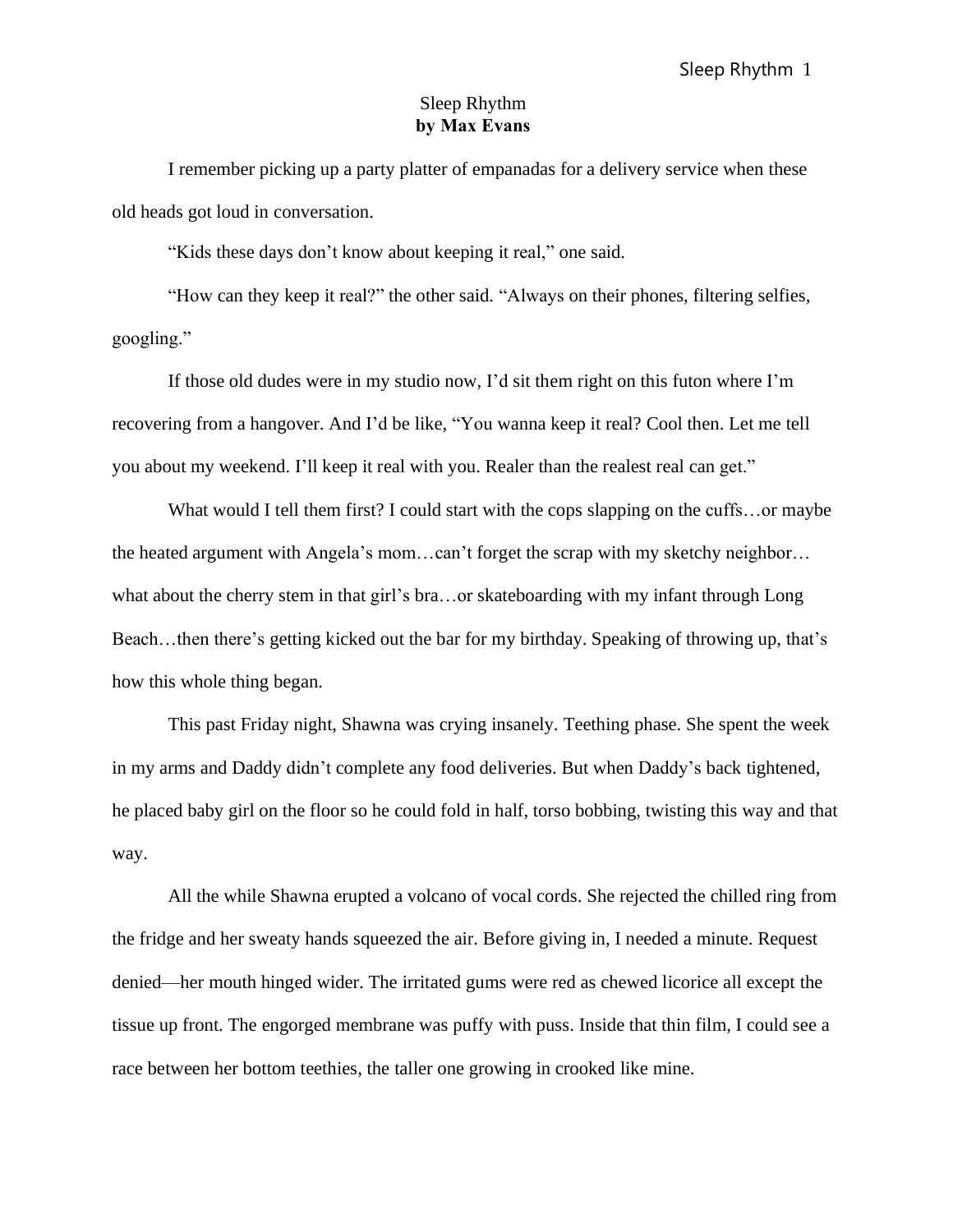I so badly wanted to pop that bubble with a mechanical pencil. But when I joked that with her pediatrician this week, all I got was no, no, no.

"Don't do that," she scolded. "Everything will be fine."

"Alright," I said.

"You must let nature take its course."

"Got you."

But the lady would not let it go. She explained what I already knew: botched jobs, infections, child abuse reports. Her voice was pitched as if talking to a five-year old. Nurses talk to me with the same wah-wah voice. Or sometimes they talk really, really slowly.

Okay, I get it. You have a young, baby-faced dad in your office. But don't act like my daughter isn't with me half the time. And don't treat me like I wasn't there for her first breath, first step.

By the way, your clinic walls are thinner than wipees. I can hear you explain shit to the moms with your regular voice, some who have never passed Franklin Jr. High! And I've read every pamphlet in the lobby, including "How to Talk with Baby." But I'm gonna type up one for you that explains talking at Da-da with a wah-wah tone is a nuh-uh-uh.

So yeah, *Miss*, I know what scratch mittens are. And never would I nuke her baby bottle either. Just because my nipples don't pump milkshakes does not mean I'm clueless with my daughter. And just like you, I memorized the three most important letters in the alphabet: www. Because a cell phone fits in my pocket too.

Baby girl continued to cry at my feet Friday night. Her screech hit a frequency guaranteeing another visit from the property manager. So I scooped up Miss Wiggle and she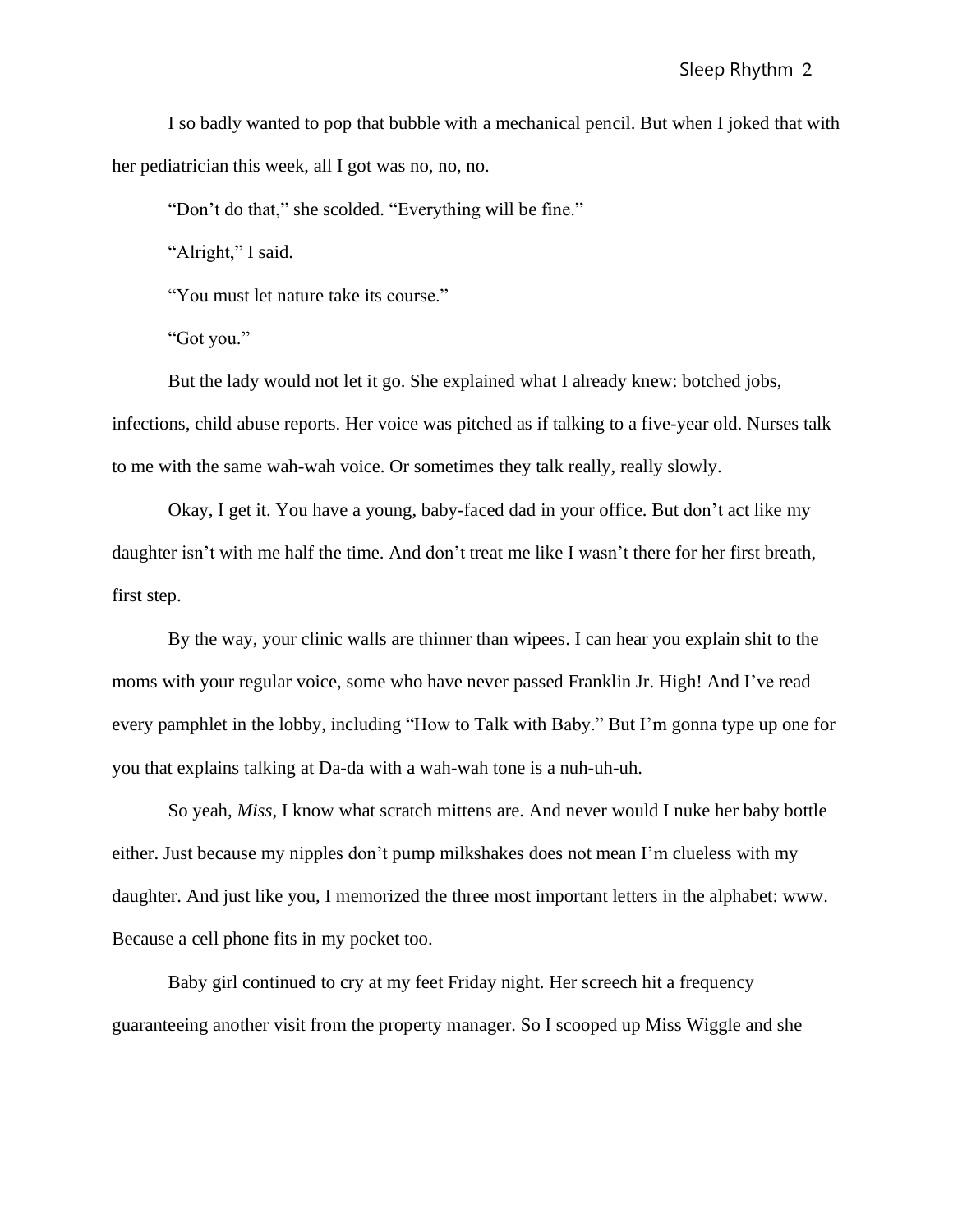shimmied in my grasp. I bounced at the knees while she mimicked inflatable tube men at car lots.

"It's okay," I repeated.

But Shawna flung her twenty pounds in every direction. My back throbbed from old injuries: failing rail slides, slipping off the roof at a party.

Remember the old woman who lived in a shoe? Well, I live in a Vans shoebox. My studio is a bottom floor corridor. Long and narrow. A small window with bars looks out to a glassy condo under construction. Dad mentioned the cranes are the highest in the city and the orange checkered flags flapping at the top are to warn low flying aircraft. The elevator lifts resemble orange cages, ugly cousins to the scaffold walkways advertising amenities: rock climbing, private bowling lanes, rooftop hammocks. Meanwhile, the sunlight dies in my apartment more each month, the walls dimmed to a shade of cardboard.

And the fixtures in my shoebox are super random. They remind me of a giant kid late on a project who threw in a bathtub, heater, and cabinets then shook the contents with a squirt of glue. Because upon entry, you're already in the kitchen. Without taking another step, you can take a gander at the world's smallest bathroom. If you shifted your eyes lower…little bit lower…and zoomed in, you'd discover where all the frozen burritos stacked in the freezer eventually land. To block the view of the toilet through the empty doorframe, a shower curtain hangs from a pull-up bar.

Along the back wall of the studio is half of a mantle—the owners cemented the log part—with the other half stretching inside my neighbor's apartment. The brick top holds my keys and wallet. To the side of that, the metal security door leads to the alley where Shawna's stinkies stabilize her diaper can. Homeless in search of soda cans cuss when they lift the lids, the Santa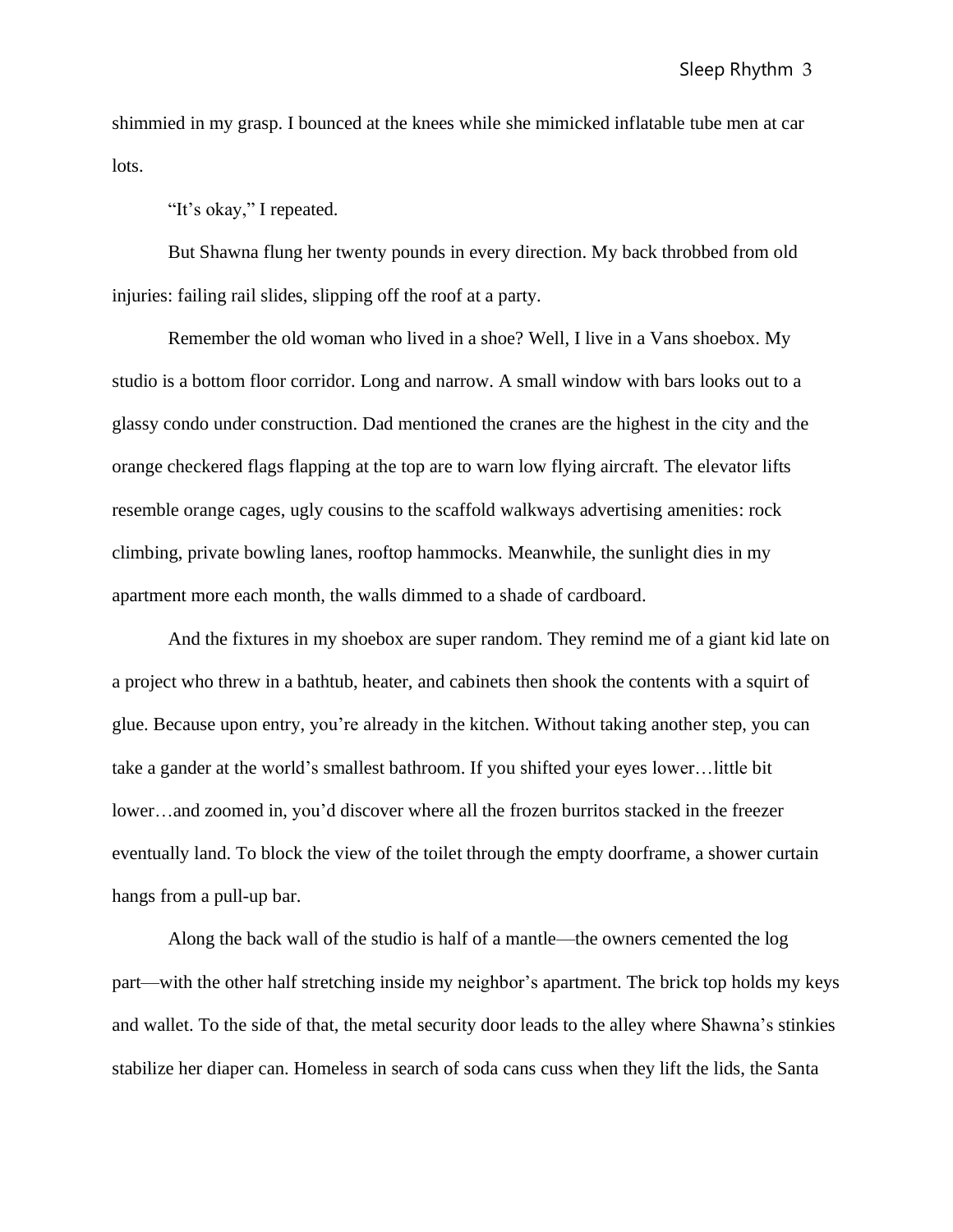Anas blowing the stench to 4<sup>th</sup> Street. (My buddies know the spare key to my place is taped underneath.)

So Friday night, I carried Shawna with limited real estate. From the front door to the backdoor. From the backdoor to the front door. While skirting the futon, I imagined us ollying the flattened cushion, catching air over Shawna's bag. The only strip I've cruised more times on this Earth is the skate park by the beach. I spent entire weekends there, smoking and grinding well after my Arizona Tea ran dry, sun sloped behind the Rite-Aid where I'd buy the cans.

On the days my ankles were bugging, I'd lean against the short chain link fence and lounge with elbows over the top. Just laughing at the scene. Like when dogs escaped their owners to chase down a squirrel and stopped on a dime to piss on a fire hydrant. Or the out-oftowners claiming they were sponsored but couldn't nose grind farther than a can of Krylon. At the same time, the resident skater who rocked an eyepatch was nailing every trick while juggling soccer balls. Skillage. Then there was the lesbo bartender with fat gauges who mollywhopped a new kid for snaking her turn. We tried to warn him but his earholes musta been packed with slide wax. And what about those drunk dads who demanded a board because they thought they still had it, only for gravity to spank them back to reality. A round of golf claps for those classic falls. But the best days ever where when pros on tour would dish free merch out their trunks.

Yet I will never forget the day that everyone froze in place. Not just those of us paying dues to the concrete. I'm saying everybody at the park paused: guys knocking dips between benches, parents filming kids on slides, schizos barking about taxes.

The cry was indistinguishable. Definitely not the wail of a human. The thrust of sound was too rapid. Closer to a demanding meow yet more powerful than any cat. Everyone searched around, wondering what the hell it was, until fingers pointed toward the street.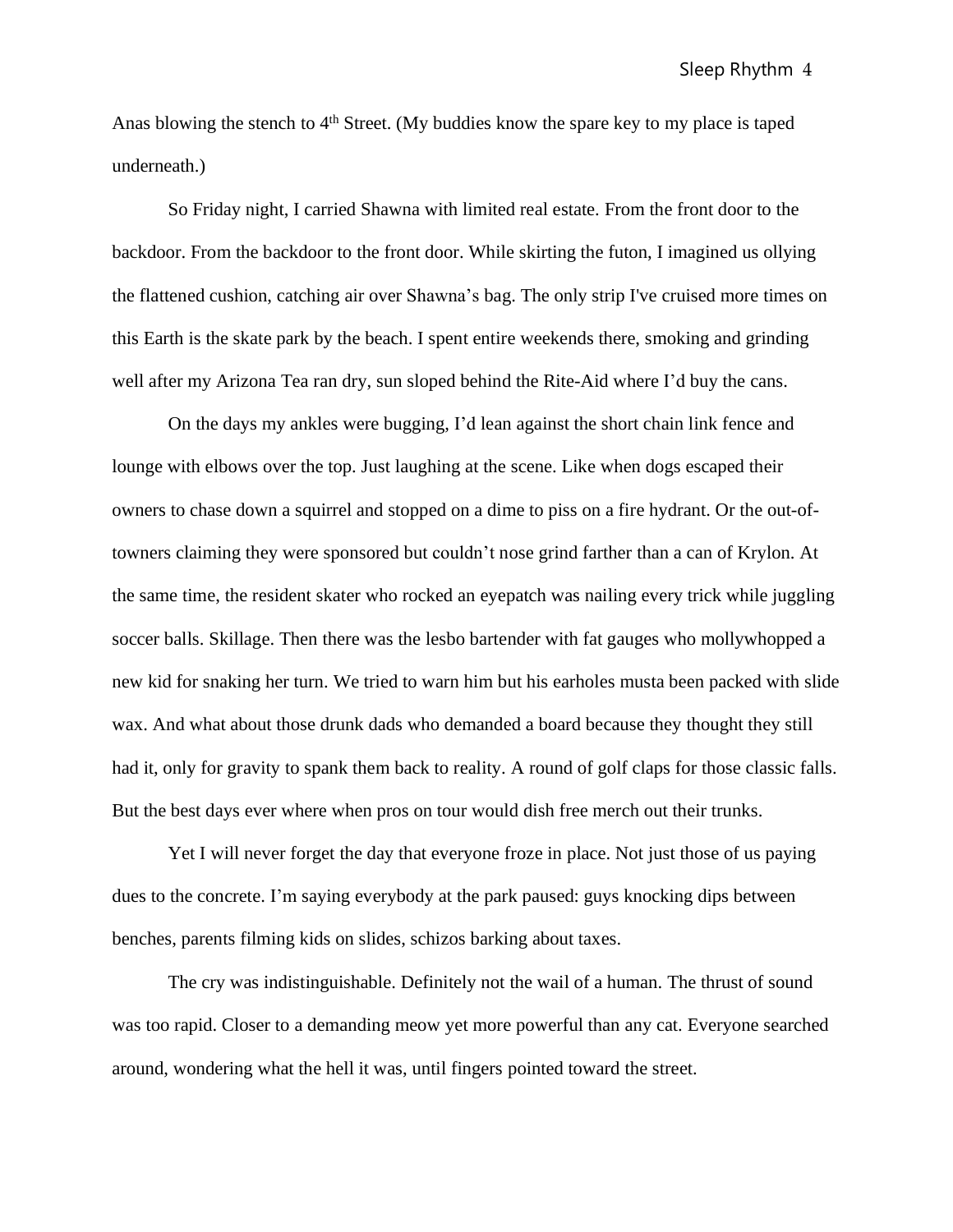At first glance from behind, I thought a turkey was roaming the LBC. But the clawfoot squawker emerging from the shadows had a curvy neck that gleamed a metallic blue in the sun. With traffic rushing past, the glittery bird recognized his audience in the park and stopped to shimmy. The peacock's purple back sprouted hundreds of iridescent green feathers, a bouquet of olive-shaped eyes in bloom, the wide fan ruffling over the sidewalk. Just as many cell phones popped out to record.

Crazy to think that was three years ago during senior year. My legs used to kill me from the daily grind sessions. Yet they were not as fatigued as my arms were from carrying Shawna.

Typically my little girl relaxes with her bottle on my lap and is mesmerized by skater docs on YouTube. But she'd been clingy and with my patience running low, I became the old woman who lived in the shoe—I didn't know what to do. Whatever happened though, I didn't want to rush back to ER after being there Wednesday night for her earache.

All week, I tried to distract her by any means possible. Netflixing her favorite baby shows. Cruising PCH with the windows down. Watching airplanes land at the airport. But no matter what I did, she'd lose interest. And those hands would open and close to be lifted.

My last shot was to visit my buddy Jerry. She loves his brown chihuahua. But little Chewbacca grew tired of the screeching and the patient dog escaped through the pet door. Zero tail movement.

"Chewbacca," Jerry called, "come back here."

But I knew how it felt to reach a limit with Shawna.

"No worries, dude," I said. "Really."

I buckled her into my car again and while she yelled more, Jerry motioned a pint glass to his mouth, confirming the boys wanted to grab drinks the following night. Three weeks prior, I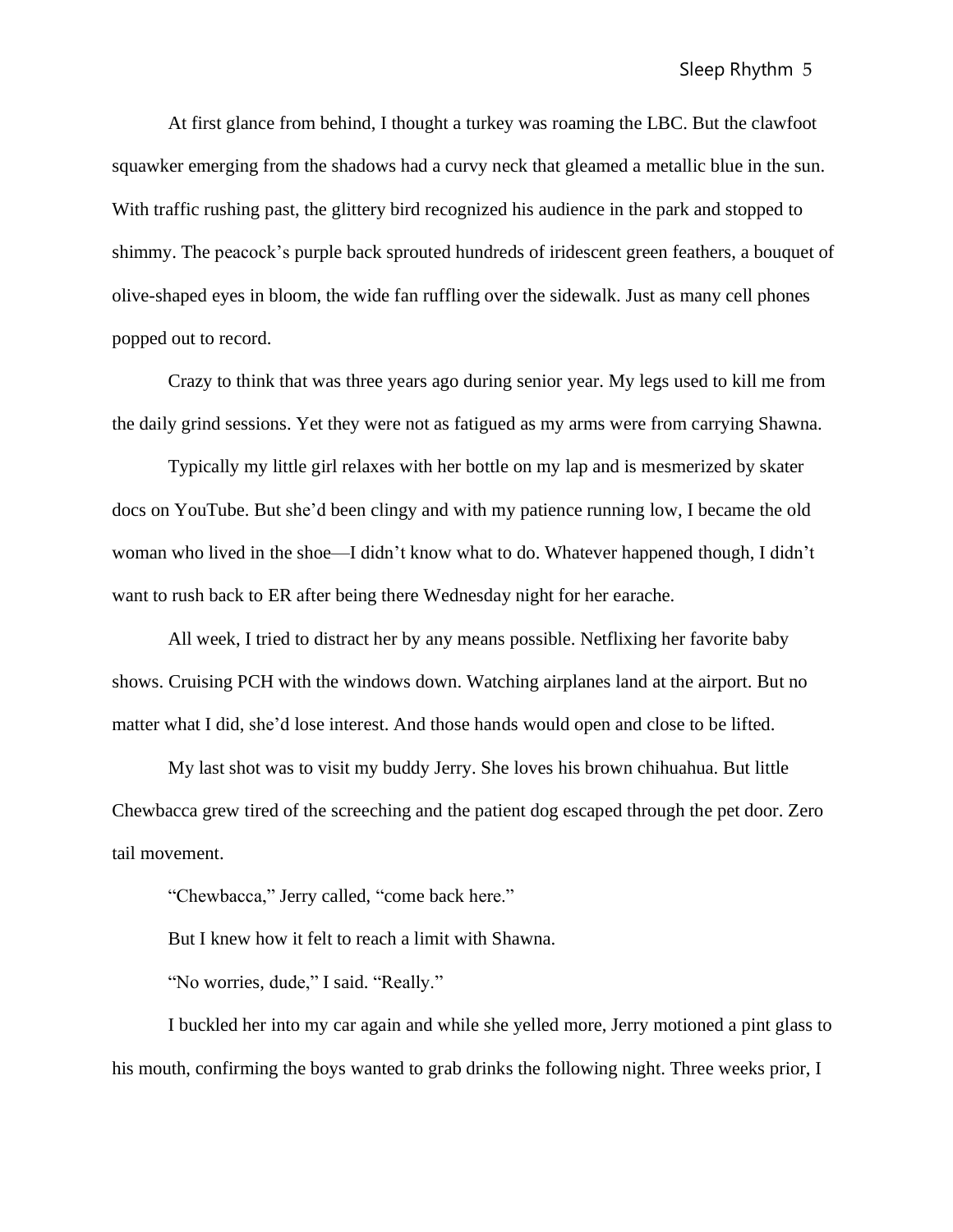turned twenty-one. Shawna was with me then and the following week they had online finals. But then I had Shawna again this week. I couldn't wait to celebrate with friends. Legally.

I'm the last in our crew with a sideways ID. Since my daughter's birth, the few times we have gone out, they've passed me drinks under the bathroom divider. I pay them back on our taco runs afterwards yet the totals have gone up ever since I gave up weed. I've been sipping more than ever before.

The humidity and the state fires had been relentless but while perspiring in the shoebox with Shawna, I had to wait another night to slam kamikazes with the boys. She refused to be put down. Not even for two seconds. Not even so Daddy could take a leak.

Inside the bathroom, I pressed her to my chest and aimed the yellow stream. The toilet seat had been permanently raised since Angela moved back in with her mom. Honestly, and I love my daughter with everything I have, but I couldn't wait to drop Shawna off the next morning with Angela. My black tank top fit loose from the stress. My nerves were cracked from dealing with a sick baby.

Once the paternity test had proven Shawna was mine (Angela will never forgive me for demanding that blood work), I vowed to stop smoking. And trust me, I love my herbage. It's legal and all but in a few years, she will start elementary school. I'll be the youngest parent there and I don't want to be the flannel burnout who's fiending for a toke on Back to School Night.

If I look raggedy-tired by that point, it won't be from staying lit and playing Fornite. It'll be from working my ass off, doing whatever it takes to ensure Shawna's straight. I dumped my last bit of kush down the same toilet where I was peeing at that moment.

I was mid-stream when Shawna bucked. A few tinkles sprinkled the rim. I held her tighter but when she jerked, I pressed both hands to her back. I refused to let her slip because she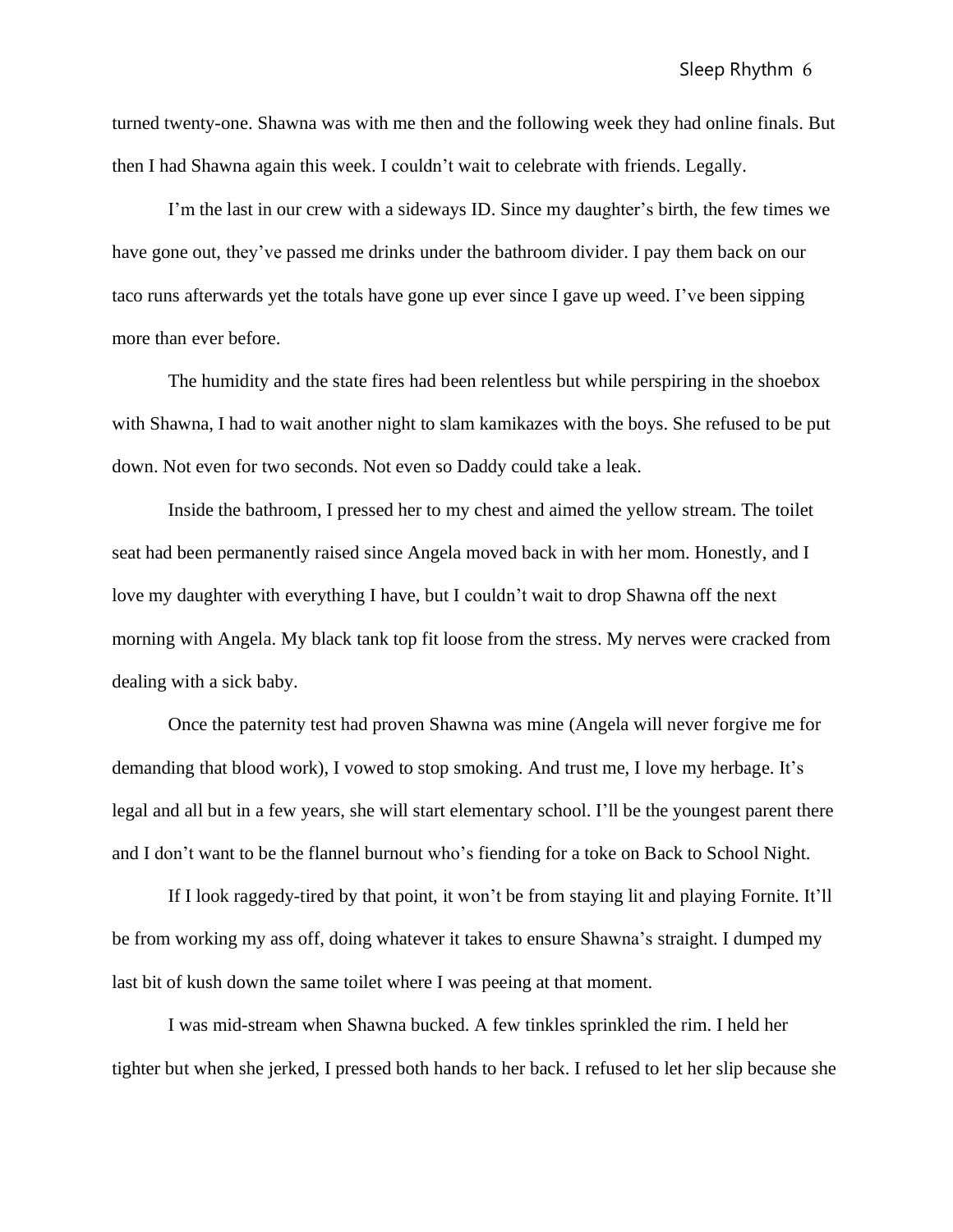mighta hit her head on the tub. Yet by the time I secured her wiggle motion, my boxers were belted to my balls, the elastic band slanted across my sack.

Beneath my knees, everything was hosed. TP tower, bathmat, floor. I stepped out of my damp bottoms.

Shawna's teething ring was on the ground. Rather than squat down, I tried picking up the ring with my toes. But between her slobber and my pee, the round plastic was difficult to grip. Took a few tries but I got the orange circle. Even though his mom woulda boiled off the germs, I ran the teething ring under the sink and gently slid it back into her mouth.

But Shawna wasn't about that life. Just as I flushed the toilet, she dropped the ring into the water.

I was like, "Dude, come on."

The plastic circle spun and I zoned out.

I imagined sending a text to Angela that said, "Fuck it…it's too much. I don't know what else to do. She won't calm down and shit. Can I bring her over tonight? Please, for real. Or maybe you could come pick her up. You know my car's been tripping lately."

But I knew Angela's mom would be over her shoulder. Saying, "See, I told you Gavin can't take care of Shawna. Why'd you agree to split custody? My God, you agreed to this!"

The water level in the toilet rose.

I stood there half-naked, trapped in a dead stare, hating on Angela's mom. She rejected the dreams we had been building. Vikki's her name, but I call her Miss Jackson. I never met Mister Jackson but I can understand why he left her.

The water stopped running.

Shawna turned silent as well.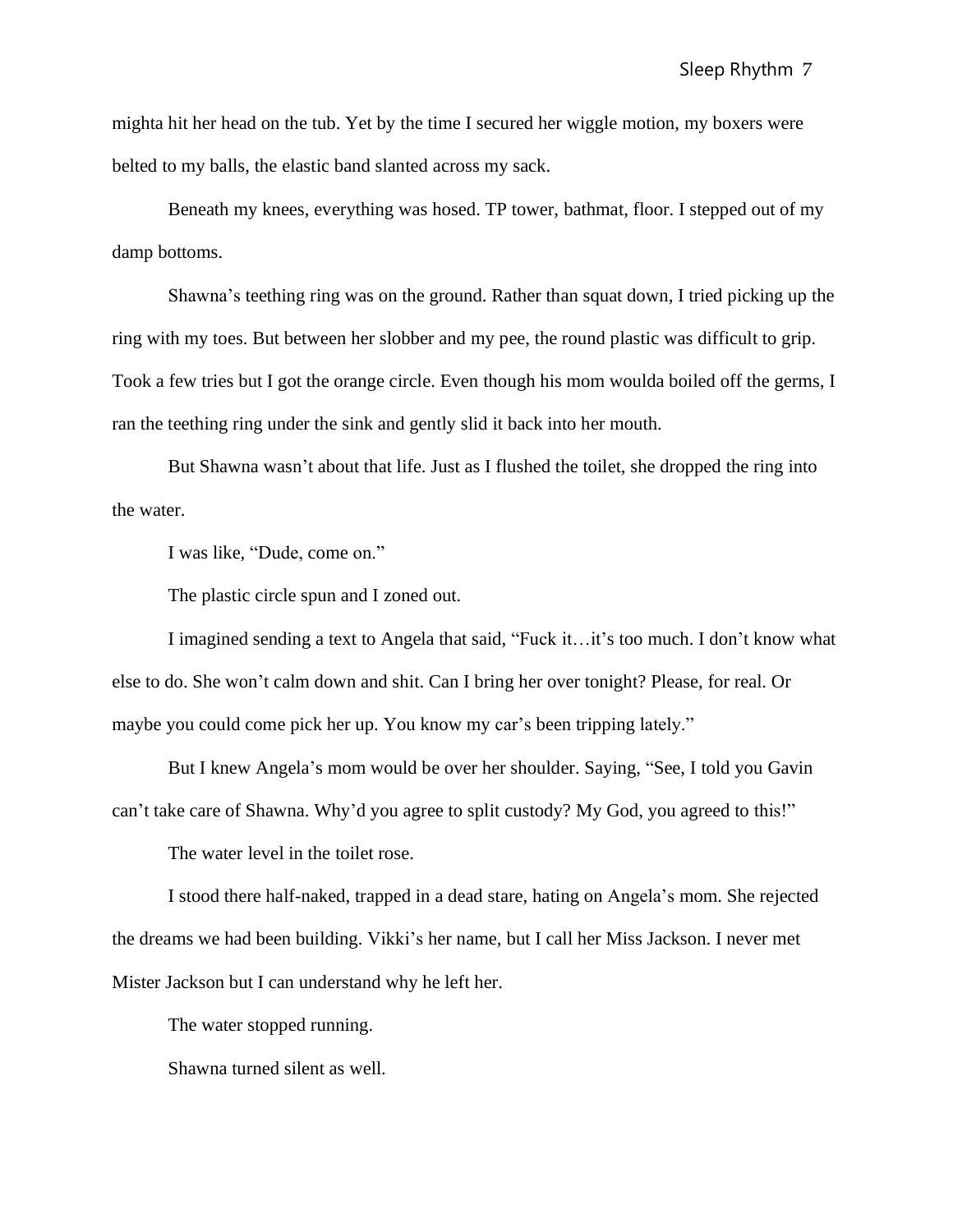"You better, baby?" I whispered. I patted her back. "You good, now?"

I was on the verge of grabbing the ring from the toilet when Shawna trembled. Her body stiffened before lurching.

At the first touch of wetness, I whipped my back toward the cabinet mirror. In its reflection, I saw apple-banana sauce sliding into my tank top. I peeled it off and into a pile with my shorts. That's when I knew a long night was ahead.

Baby girl cried as I carried her to the futon. Cried as I laid her down on the bed. Cried as I rummaged through her bag. I found the thermometer and pressed the sticker to her forehead. The ER doctor said to return for antibiotics if the numbers passed the red bars.

The reading began in the yellow section: a subnormal temp.

I crossed my arms, wondering if she was sweating from fever and not from the weather. Should we had left for the hospital already?

The numbers climbed into the feint green section: low average temp.

My car had been running hot lately too. Would we make it? My credit cards were maxed out after the arrest and my bank account couldn't cover an Uber, ER copay, plus medicine.

I brushed the hair off her temple. She felt fine to me. But maybe that had been wishful thinking on the part of my fingers.

The sticker went dark green; the next would be red.

Wednesday night before the ER visit, Shawna had been extra irritable prior to falling asleep. Past midnight, she woke up sick. All things absorbent—bath towels, drool rags, paper rolls—were drenched. I wiped her mouth with toilet paper on the drive to the hospital.

Once she was admitted, I texted Shawna's mom with an update: earache, no medication, IV for dehydration.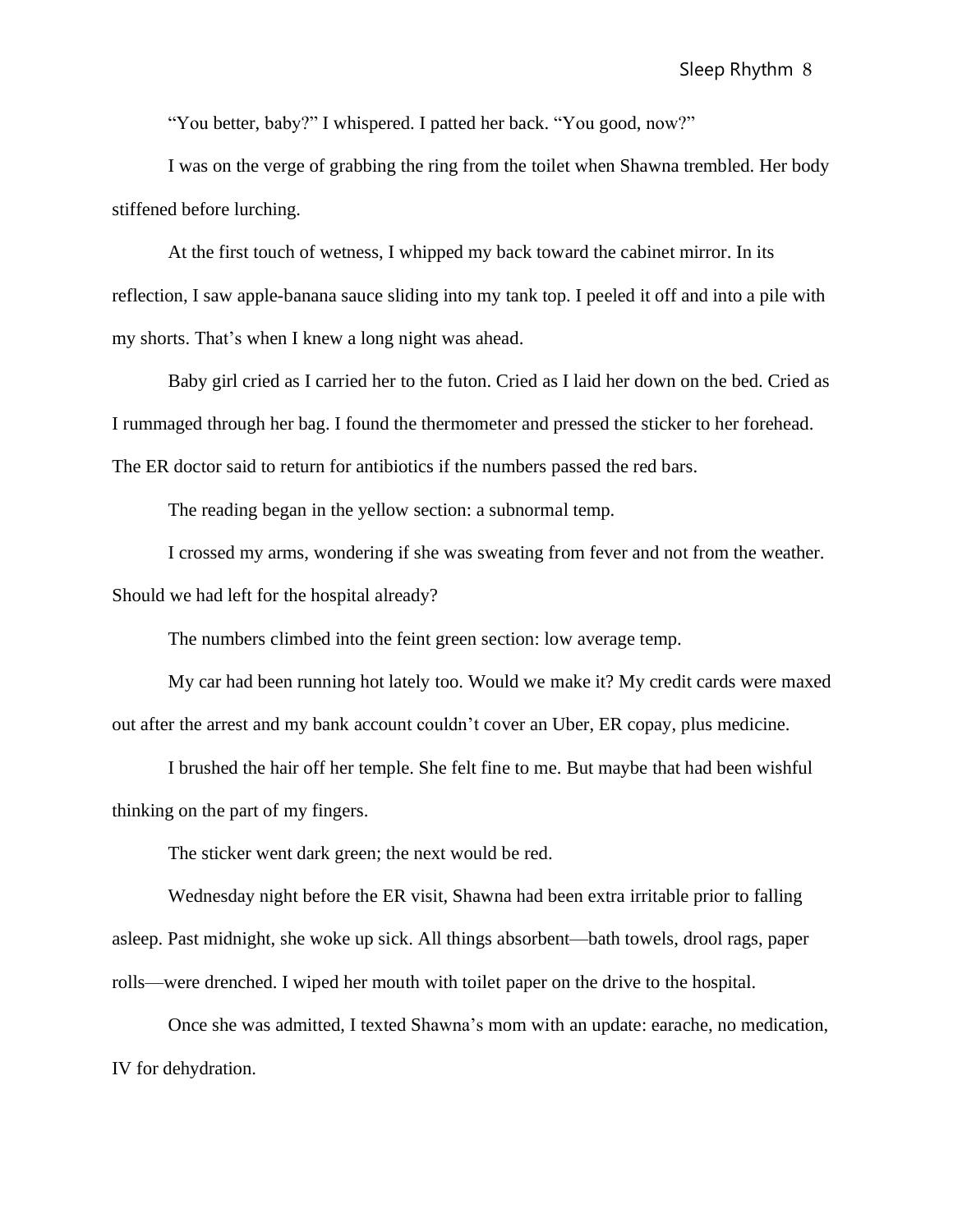Angela worked in a few hours but I assured her everything was fine.

No sooner did Miss Jackson show up. She was in a pink peacoat over PJs. Frazzled. She hit me with the twenty questions, all of which had been answered had she listened.

But no, at two in the morning, she pestered the doctor and the nurses. Then she reported what I said from the jump. Annoying. Perhaps she thought a ghost had been holding Shawna all week long. The same ghost who'd been floating around since her granddaughter's birth.

Miss Jackson can be on the other side of town and when I think of her caked on eyebrows, my chest tightens. But at that moment, while she stroked Shawna's head, she stood way too close. The energy from her palm transferred through my daughter's body and my ribcage hardened. Her pink peacoat grazed my shoulder and the rough fabric almost trip wired a throat punch. While staring at the white tile, I reminded myself to breathe.

The numbers climbed on the thermometer and my Adam's apple squeezed. I loved my daughter so much but her fussiness outmatched my endurance. I would never make her happy. I felt dumb. Tired. My fingers laced into my hair. The thought of another reception room full of weird-ass people was not possible. And having to deal with Miss Jackson again!

I remembered when Chewbacca had left through the doggy door and I looked toward my human door. I was tempted to escape the crying. For five minutes. Regroup.

At that point, after nine months of not smoking, my mind glitched like snaps of electricity, zapping each nook and cranny of the apartment to recall where relief might be stashed.

## Kitchen cabinet!

I stepped away from Shawna and reached into the cupboard. Behind jars of carrots and peas, a long box was tucked into a corner. The tall case was blue.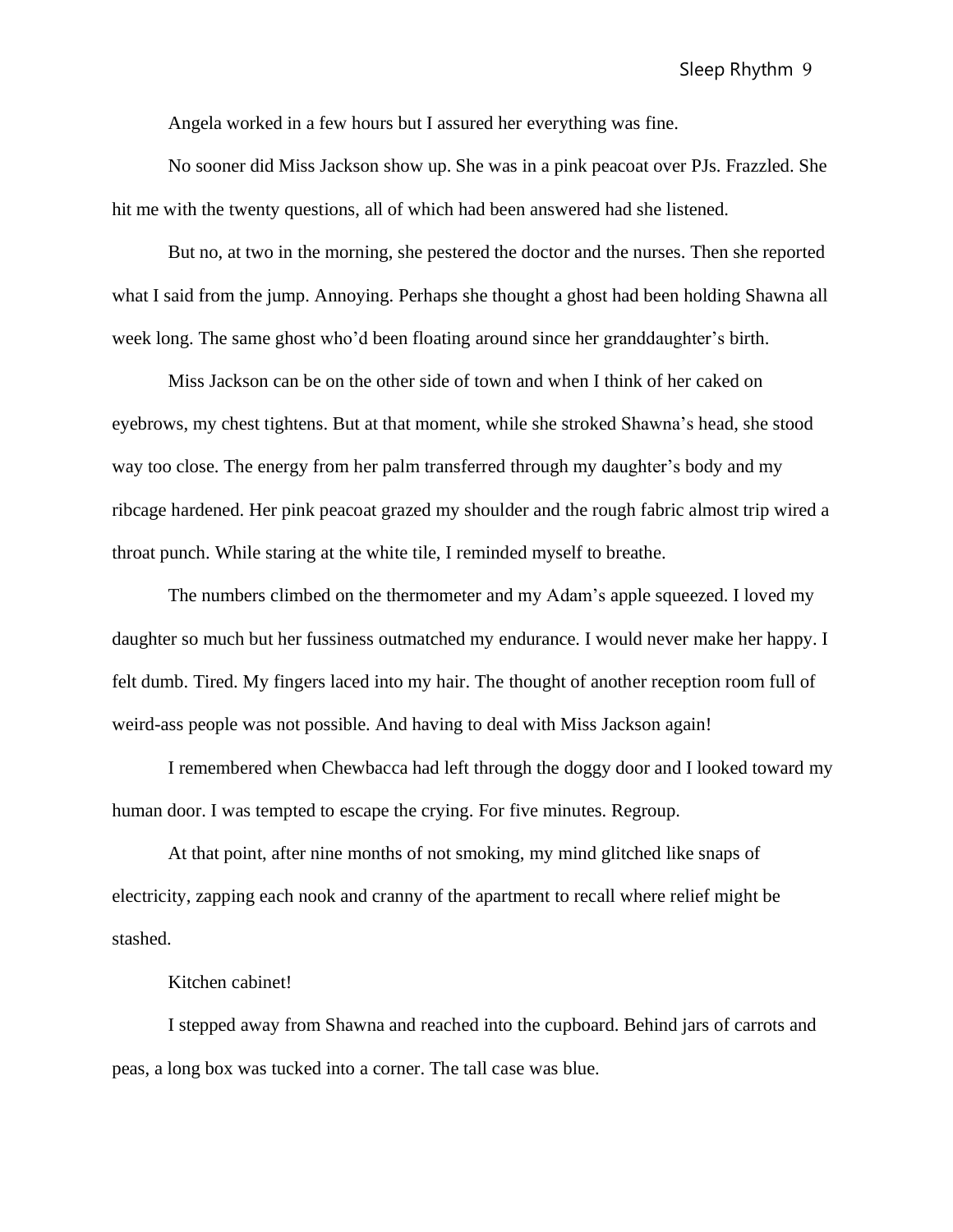I read the label. No, it's wasn't weed. It was Courvoisier VSOP.

While I had unwrapped my uncle's gift a few weeks ago, he said, "Yeah buddy. This'll grow the gorilla on your nuts and get you the monkey."

Shawna exploded sound from the bed. But this good Daddy was desperate.

I pulled out the bottle by its neck and stripped off the gold foil. The nubby cork slipped from its mouth and I poured a shot. I felt like a certified man with a mortgage, garage tools, and broken lawn mower. My first sip woulda run twenty dollars at the club, my right eye tearing up from the fumes. For the left eye to match, I swigged another.

I returned to check on the thermometer and braced myself.

Seriously!

I rubbed the sticker across her forehead.

Was I reading that right?

Her temperature had stopped in the dark green section. She had a regular temperature.

I picked up Shawna and kissed her on the thermometer. My lips smooched her soft cheek to confirm no fever. Elated as landing a kickflip, I spun naked but then had to work double time to bring her cry back down.

Although we weren't out of the woods, I took a long, deep breath. But that deep inhalation through the nose picked up the fact that I hadn't showered for days.

"Daddy stinks," I told her. "Bath time, bath time."

But a final glint from the weed I'd been feigning glimmered in my head. I probably could scrape the resin from my bong but then another thought hit me. Before it could fade away, I carried her to the kitchen. I dabbed my pinky into a shallow shot of Courvoisier and rubbed her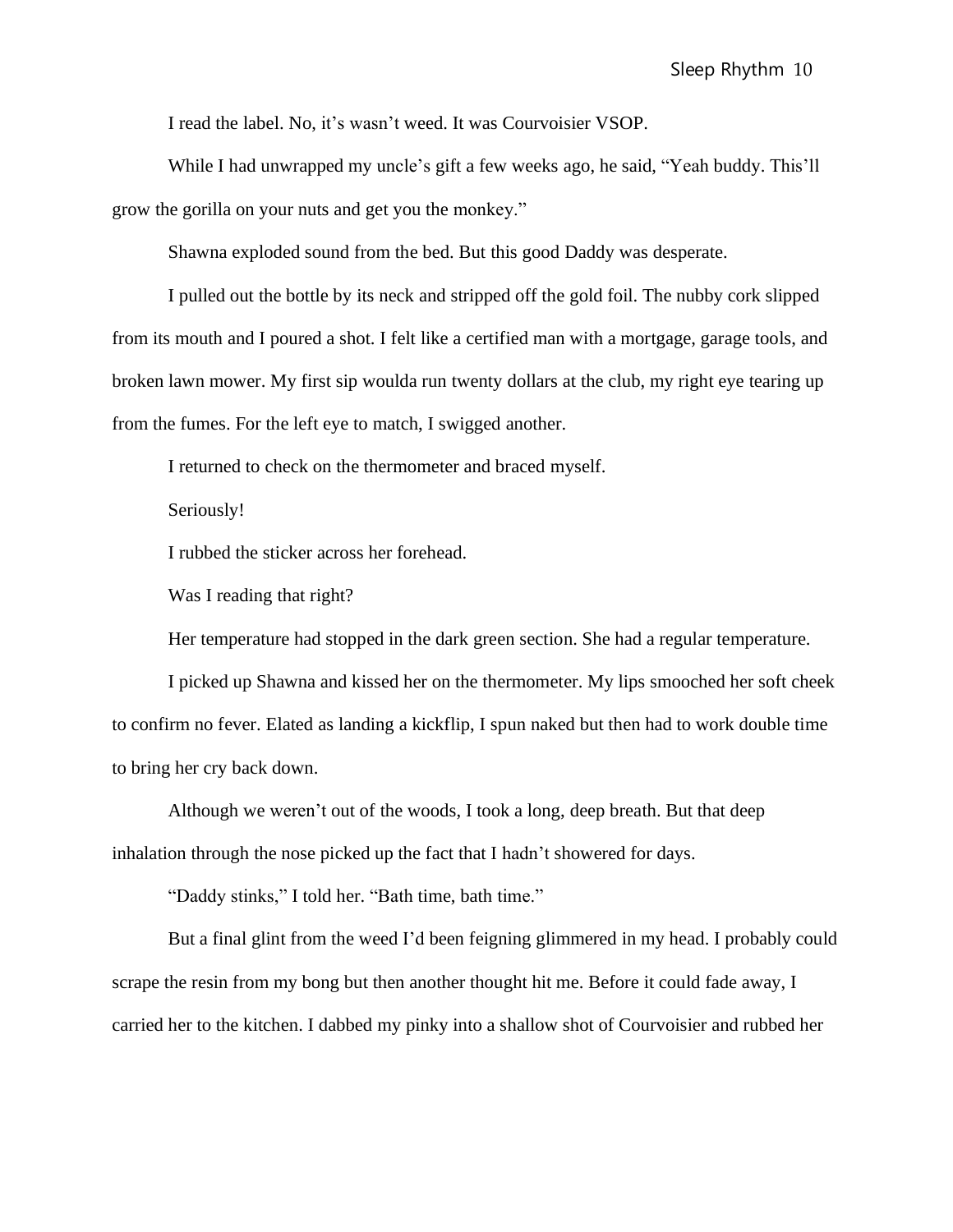gums. They felt ridgy, warm. Shawna jerked but I repeated the motion. Her lips smacked, not liking the taste, but the brown liquor would numb that area.

Faster than a phone notification, my mind created a meme that showed my mugshot attached to a breaking news link. If we ended up at the hospital later and bloodwork was requested, how would I explain her blood alcohol level?

But parenting instincts said another drop wouldn't hurt her.

In the bathroom, I took off her diaper and we were both naked. The water ran in the tub.

I do my best to maintain the floor. The curled material at the base of the tub showed layers of linoleum, decades of trapped mildew, no matter how much bleach is dumped into the bucket. However, a few pumps from Shawna's no tear bottle sweetened the air.

I hand tested the growing foam and settled Shawna into her seat. Her tense frame relaxed. She swatted downward. Splashing splashing splashing. Her small feet stomped bubbles.

I slid behind her and gave my baby girl a bath.

I massaged her neck muscles. Then my finger pads stroked her scalp. She inherited that jutting bone at the back of her head from me. In addition to my fatty bottom lip and buggy eyes.

The slathered shampoo on her head resembled a swimming cap. I leaned her seat backward, the suction cups on the bottom giving way. My thighs held Shawna in position and her upside-down face resembled a guppy. I poured water along her hairline, remembering her mom.

Back when Angela was still fun, she would gather bubbles for a soapsuds mustache then pack on more for a beard. A bubbly eyepatch completed her pirate face and her hands would glide across my body.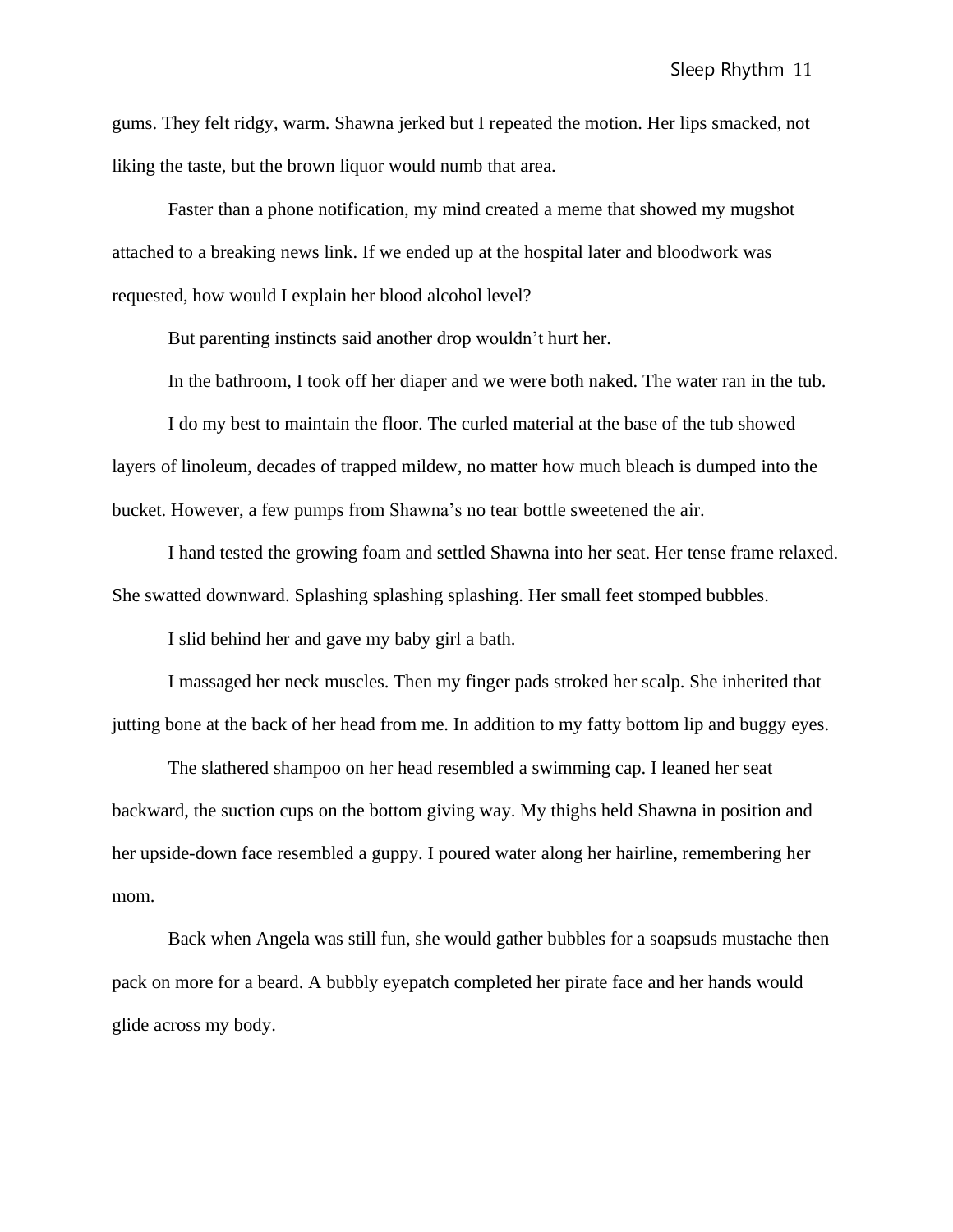"Arr, shiver me timbers," she said. "I'm searching for me booty. Ahoy matey, what's this I found—the peg-leg I've been missing."

I wiped my baby's forehead with a smooth white washcloth, the same one that cleaned her entire body as a newborn. Thank God she's past that phase. I hated bathing her in the sink. Every part of her was delicate and I worried her skin would blister or I'd forget to support her neck or I'd press too hard on her soft spot. Now that she's nearly a year old, Shawna can feed herself sliced grapes and can turn the pages of her favorite cloth book.

She babbled and played with her floating toys. I quickly washed my pits as couldn't believe my ears when she giggled.

After the bath, a spray of goosebumps lifted across her shoulders. I forgot all our towels were dirty so I wrapped Shawna in my bathrobe and changed her on our bed. With her diaper strapped on and her Super Woman pajamas buttoned, I slid into my shorts and t-shirt. Then I brushed her hair which seems to help it dry quicker.

She was voweling when a yawn spilled out.

My breath stopped—it wasn't even nine o'clock!

So I continued talking to her. Slower and slower. My fingers slid down her face. She knew what I was trying to do and her little eyes opened. Her whimper resembled Wednesday night's whining but before she could slip back into that mode, I picked her up. I didn't know any nighttime lullabies so I hummed whatever wandered to mind.

In a last ditch effort, Shawna bucked. But I patted her back with a heavy hand and she released a big sigh. Her face rested against my neck, tiny tears of defeat wetting my stubble. I knew better than to lay her down too soon. In the middle of our shoebox, I rocked her slowly.

Gnarly day, I thought, and wiped the tears off her face.